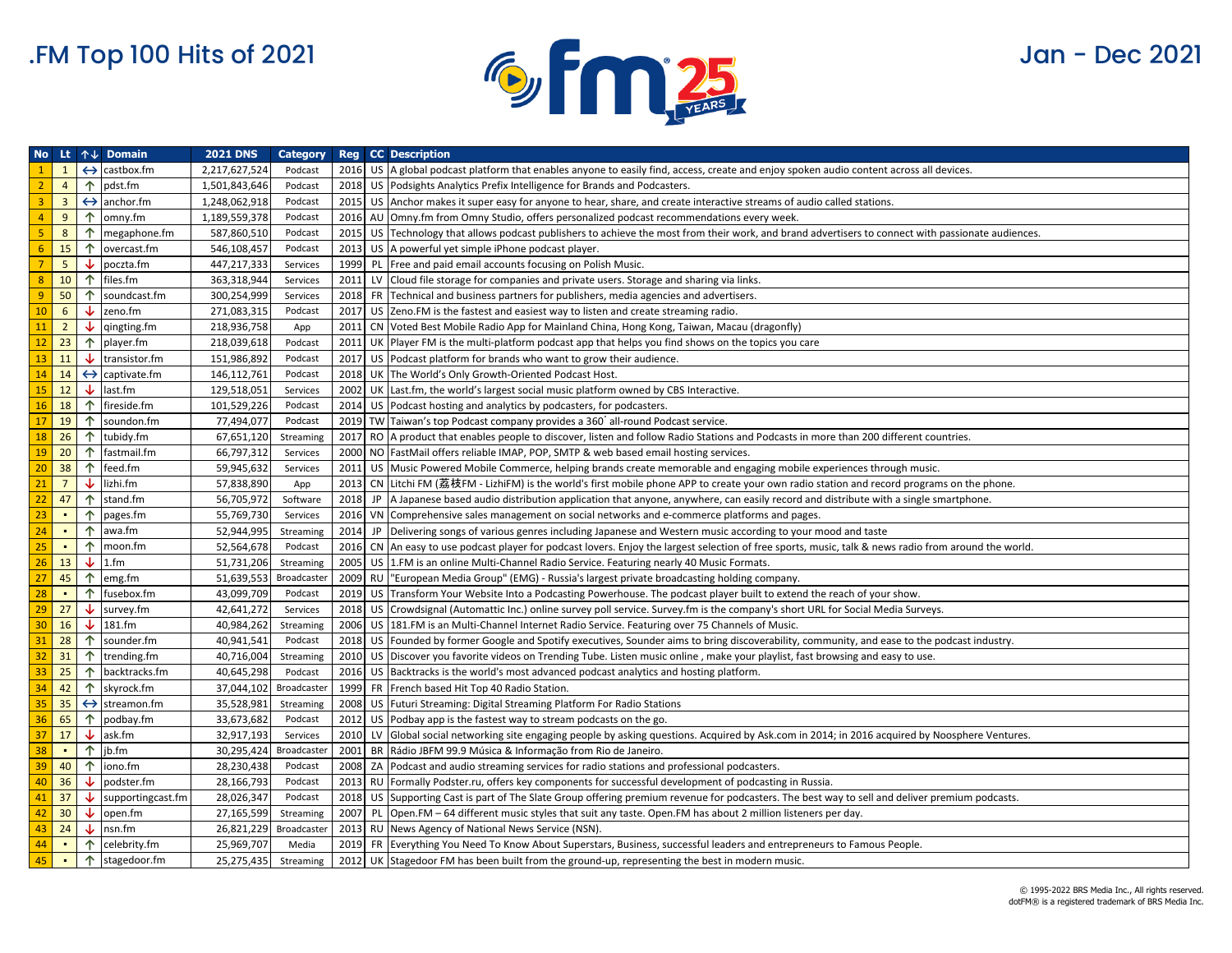

| 46       | - 10           | 个          | lux.fm              |                          | 23,698,186 Broadcaster |  | 2003   UA   Радіо Люкс ФМ Lviv Ukraine radio station Lux FM - Turn on the mood!                                                                                                 |
|----------|----------------|------------|---------------------|--------------------------|------------------------|--|---------------------------------------------------------------------------------------------------------------------------------------------------------------------------------|
| 47       | 87             | 个          | maximum.fm          |                          | 23,563,009 Broadcaster |  | 2017 RU Pagio MAKCUMYM Radio MAXIMUM Radio Max - Only your favorite hits!                                                                                                       |
| 48       | 64             | 个          | radioluisteren.fm   |                          | 23,032,525 Streaming   |  | 2013 NL Netherlands based directory featuring the most popular national and regional radio stations.                                                                            |
| 49       | $\blacksquare$ | 个          | baden.fm            | 22,095,218               | Streaming              |  | 2007 DE Online Radio and the most up-to-date news from South Baden, Switzerland and Alsace.                                                                                     |
| 50       | 33             | ↓          | laut.fm             |                          | 21,999,272 Broadcaster |  | 2005 DE User Generated Radio. Radiovielfalt in Deutschland.                                                                                                                     |
| 51       | 39             | ↓          | brain.fm            | 21,814,323               | Services               |  | 2014 US Music for the brain to improve focus, meditation & sleep.                                                                                                               |
| 52       | 74             | 个          | fpt.fm              | 21,799,354               | Services               |  | 2019 UK Warner Music UK ad landing page.                                                                                                                                        |
| 53       | $\blacksquare$ | 个          | tupi.fm             |                          | 21,518,127 Broadcaster |  | 2008 BR Super Rádio Tupi 96.5 FM - Rio de Janeiro / RJ - Brasil                                                                                                                 |
| 54       | $\blacksquare$ | 个          | euroradio.fm        |                          | 20,381,814 Broadcaster |  | 2007 BY European Radio for Belarus is an international radio station that provides independent news, information, and entertainment to the citizens of Belarus.                 |
| 55       | 43             | ↓          | vagalume.fm         | 19,964,400               | App                    |  | 2008 BR Listen and record FREE music on your cell phone with Vagalume.FM radios from Vagalume, the biggest music site in Brazil!                                                |
| 56       | 62             | 个          | mel.fm              | 19,611,079               | Services               |  | 2015 RU Men is a friendly and convenient educational online media. About education - human language.                                                                            |
| 57       | 22             | ↓          | radioboss.fm        | 19,605,652               | Streaming              |  | 2011 RU Stream Hosting for Internet Radio Stations.                                                                                                                             |
| 58       | $\blacksquare$ | 个          | audion.fm           | 19,318,820               | Podcast                |  | 2021 FR Cutting-edge technologies for #advertising #digital audio. Audion offers a technology suite to connect publishers and advertisers.                                      |
| 59       | $\blacksquare$ |            | $\uparrow$ unika.fm | 18,955,034               | Broadcaster            |  | 2012 ES UNIKA FM Radio Dance 103.0 Madrid Spain. ¡Mucho más que dance!                                                                                                          |
| 60       | 66             | 个          | atp.fm              | 18,906,527               | Podcast                |  | 2013 US Accidental Tech Podcast.                                                                                                                                                |
| 61       | 58             | ↓          | setlist.fm          | 18,612,130               | Services               |  | 2008 LI Setlist.fm is a wiki-like service to collect and share setlists.                                                                                                        |
| 62       | $\blacksquare$ | 个          | pinna.fm            | 18,096,999               | Podcast                |  | 2017 US Kids Podcasts, Audio Stories, Music, Audiobooks & More.                                                                                                                 |
| 63       | 54             | J          | poll.fm             | 18,026,836               | Services               |  | 2008   US   Crowdsignal (Automattic Inc.) online survey poll service. Poll.fm is the company's short URL for Social Media Polls.                                                |
| 64       | 34             |            | $\downarrow$ di.fm  | 17,403,643               | Streaming              |  | 2001 US Digitally Imported streams the world's most addictive electronic music.                                                                                                 |
| 65       | $\blacksquare$ | 个          | unityradio.fm       | 17,353,550               | Streaming              |  | 2006 UK Unity Radio is an independent multi-platform influencing its target audience of 15-40 yrs - broadcasting across the Manchester region on 92.8 FM.                       |
| 66       | 32             | ↓          | rautemusik.fm       | 17,307,149               | Streaming              |  | 2005 DE RauteMusik GmbH Europe's largest online radio.                                                                                                                          |
| 67       | 53             | ₩          | ua.fm               | 17,143,210               | Services               |  | 2001 UA Ukraine based Music Portal and Email Service.                                                                                                                           |
| 68       | 52             | J          | bcast.fm            | 16,983,416               | Services               |  | 2019 UK  bCast helps businesses to grow social engagement, traffic and revenue whilst building deeper relationships with their customers.                                       |
| 69       | 46             |            | $\downarrow$ rmf.fm | 16,579,172               | Streaming              |  | 1998 PL Radio Muzyka Fakty - Radio #1 in Poland! The largest and most popular music and news station.                                                                           |
| 70       | $\blacksquare$ | ↑          | hightech.fm         | 16,198,782               | Media                  |  | 2015 RU   Хайтек (HighTech) is a Tech and News Platform from Moscow.                                                                                                            |
| 71       | $\blacksquare$ | $\uparrow$ | jazz.fm             | 16,168,099 Broadcaste    |                        |  | 2000 CA Toronto's CJRT-FM - JAZZ.FM 91 is Canada's only not-for-profit radio station dedicated to jazz.                                                                         |
| 72       | 69             | ₩          | downcast.fm         | 16,039,723               | Podcast                |  | 2015 US A very cool podcast player for iOS, Mac, Apple Watch, and CarPlay.                                                                                                      |
| 73       | 82             | 个          | weike.fm            | 15,997,313               | App                    |  | 2016 CN Micro-class center offering Interactive Voice and Audio. 粤 ICP 备 16082210 号 -2                                                                                          |
| 74       | 44             | ↓          | podserve.fm         | 15,846,439               | Podcast                |  | 2018 US An easy to use podcast host, just upload your mp3 and we'll do the rest.                                                                                                |
| 75       | 61             | ෑ          | dice.fm             | 15,507,943               | Services               |  | 2013 UK DICE is the best platform to discover and buy tickets for your next amazing live experience.                                                                            |
| 76       | 86             | 个          | libro.fm            | 14,899,129               | App                    |  | 2013 US Libro.fm is the first audiobook company to make it possible for you to buy audiobooks directly through your local bookstore.                                            |
| 77       | 67             | J          | caster.fm           | 14,620,022               | Streaming              |  | 2010 IL Internet Audio & Radio Streaming Host.                                                                                                                                  |
| 78       | $\blacksquare$ | 个          | game.fm             | 14,545,514               | Media                  |  | 2020   UA  Play online free games on Game.Fm: funny games, logic games, action games, sports games, skill games, adventure games, puzzle games and more.                        |
| 79       | $\blacksquare$ | ↑          | helloaudio.fm       | 14,188,181               | Streaming              |  | 2020 US Hello Audio turns your content into private audio feeds that your customers can listen to anytime, anywhere.                                                            |
| 80       | 81             | 个          | glow.fm             | 13,762,496               | Podcast                |  | 2019 US Monetize and grow your audience with members-only podcasts.                                                                                                             |
| 81<br>82 | 41<br>56       | 个          | tide.fm             | 13,542,570               | App                    |  | 2017 CN Tide is a physical and mental health App on a theme of nature sounds, which helps you to focused, relax, sleep and meditation in the busy daily life.                   |
|          | 49             | ↓          | feature.fm          | 13,150,124               | Services<br>Podcast    |  | 2013 US   Feature.fm is the first native ad platform built exclusively for music that builds smart advertising and marketing tools for artists.                                 |
| 83<br>84 | 78             | J<br>J     | relay.fm<br>bio.fm  | 12,839,805<br>12,747,247 |                        |  | 2014 US Relay FM is an independent podcast network.                                                                                                                             |
| 85       | 63             |            | zencast.fm          |                          | Services<br>Podcast    |  | 2018 US bio.fm is a beautiful way to share your YouTube, Instagram, Twitter, and more content with just one bio link.<br>2014 AU Host and publish your podcast with two clicks. |
| 86       | $\blacksquare$ | ∿<br>个     | here.fm             | 12,743,904<br>12,700,403 | Services               |  | 2020 US Here fm is a next generation video communication platform where teams and friends create personal, shareable and flexible video rooms.                                  |
| 87       | 55             | ↓          | accu.fm             | 12,538,322               | Streaming              |  | 2012 US Social Media Short URL for AccuRadio a multichannel, personalizable Internet radio station.                                                                             |
| 88       | 29             | 个          | eqe.fm              | 12,507,164               | Software               |  | 2017 US EQE is an iOS equalizer and playback history tracker.                                                                                                                   |
| 89       | 57             | ↓          | talkpython.fm       | 12,406,775               | Podcast                |  | 2015 US A podcast on Python and related technologies.                                                                                                                           |
| 90       | $\blacksquare$ | 个          | riverside.fm        | 12,066,298               | Podcast                |  | 2019 US Riverside. fm makes it easy for podcasters and media companies to record remote interviews in studio quality.                                                           |
| 91       | $\blacksquare$ | $\uparrow$ | lover.fm            | 11,797,049               | Streaming              |  | 2011 RU Music, Video, Entertainment & Dating website.                                                                                                                           |
|          |                |            |                     |                          |                        |  |                                                                                                                                                                                 |